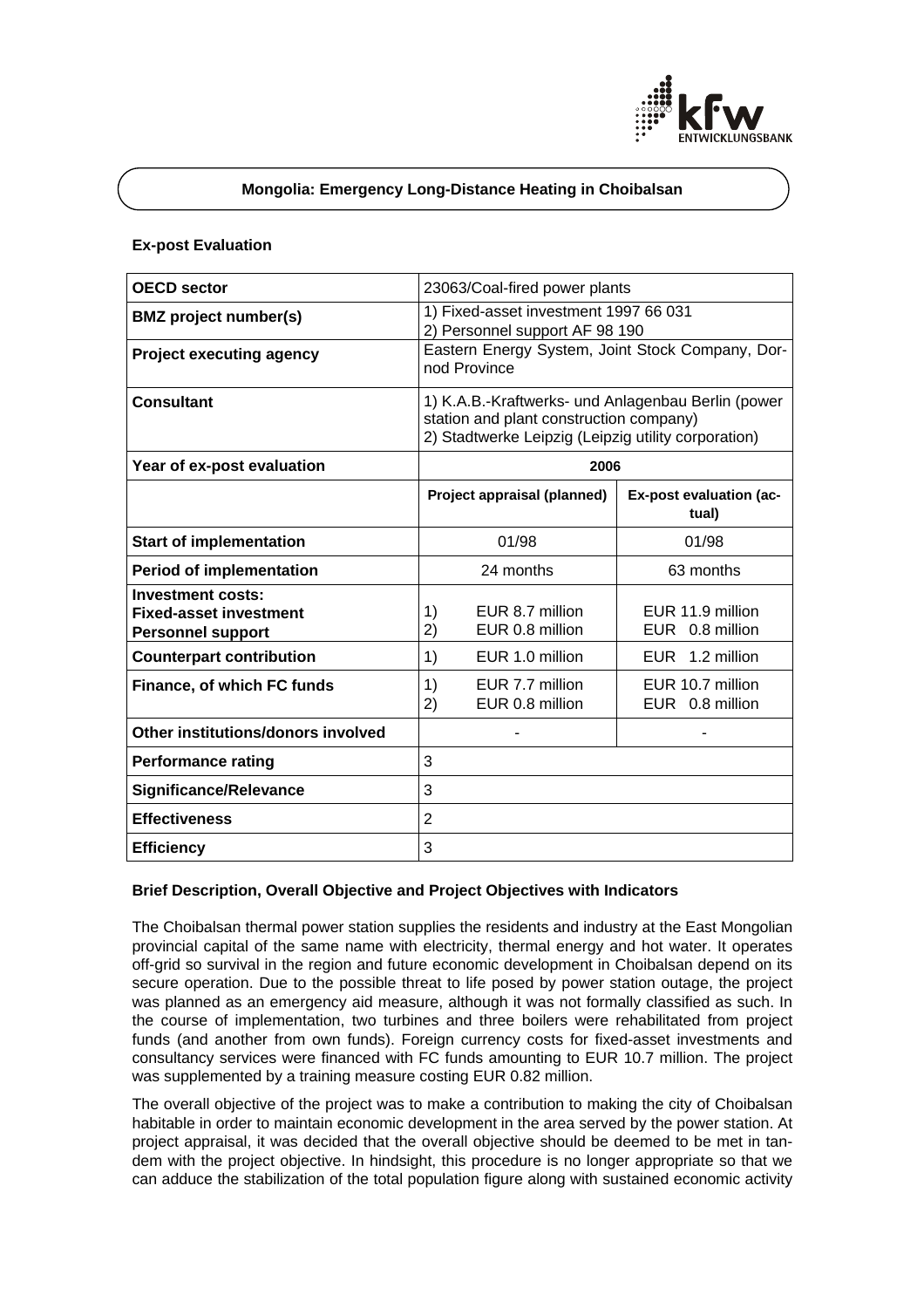in the city as a proxy indicator. The project objective was the maintenance or restoration of thermal and electric power generation by the power station for at least five years. The indicator set for five years specified three operational boilers with a time availability of 60% and steam capacity of 80% and a time availability of 60% for the repaired turbines. The project executing agency was the Eastern Energy System, Dornod Province.

## **Project Design/Major Deviations from Original Planning and Main Causes**

In the Choibalsan power station, 3 out of 6 boilers were reinstalled and the ancillary plant (firing system, mills, soot blowers, live steam and feedwater systems and district heating preheater) was replaced or overhauled. The rehabilitation of a fourth boiler by the project executing agency was financed through supplementary investments from FC funds. Two turbines including the ancillary plants were rehabilitated and the facilities for water treatment, oil supply, electrical and control technology, telecommunications and fire extinguishers were completely rebuilt or overhauled. An ash pond was emptied and the ash deposited in a special dump. The technical measures proper were supplemented by measures for training and upgrading power station operatives and for changes to organisation and management.

# **Key Results of Impact Analysis and Performance Rating**

As of project completion, the power station is again in a condition to ensure reliable operation. The conservative indicator targets set at project appraisal for the time availabilities for boilers and turbines have been well exceeded. The efficiency figures for power production and distribution have improved considerably: own offtake has been reduced from 32% to 25% and distribution losses from 44% to almost 17%. Of particular note here are non-technical losses that have dropped from 30% to 5.1% (and as low as 2.1% in the first six months of 2006). Collection efficiency has also improved dramatically to 98.5% (as compared with 70% in 1998). Today, altogether 69% of gross power production actually earns income as compared with 16% at project appraisal. Besides improving production efficiency through rehabilitation, the consultant (from the Leipzig utility) with his training programme and a World Bank project for rehabilitating the power and district heating grid (particularly the non-technical losses) ought to have made a considerable contribution to this.

Extensive further training measures were also carried out in the training centre for power station operatives in Ulan Bator under GTZ guidance. The measure carried out by the Leipzig city utility was very successful. Worth stressing in particular is the pay-by-performance system and the above-mentioned enormous reductions in non-technical losses and own offtake of the power station. Despite the comparatively high turnover locally, about 80% of the trained persons are still engaged at the power station.

Due to the lack of connection to the central grid, low demand for current in comparison with installed capacity in summer and winter and the high variation in seasonal demand for heat, the power station can, however, only be operated at low capacity utilization, amounting to 17% a year only in power generation or 25% accounting for secured capacity. Already 33 GWh of electricity is now sold, an increase of 26% on 2003. (In 2006, it would amount to as much 43 GWh if projected over the year.) Heat generation increased by 5% in the same period. If other mines can actually be connected for a capacity of 20 MW as reportedly applied for, power consumption could almost triple. The connection to the central grid planned for 2007/08 would then coincide with the renewed need to address the issue of the lifespan of the unrehabilitated parts of the system. It would have made sense beyond the emergency aid remit of the project to sound out the option of a connection during project implementation, with a view to feasibility and costeffectiveness at least.

For political reasons, it has been difficult so far to charge cost-effective rates and readiness to do this would seem to have diminished since the change of government in 2002. The last rise in tariffs in 2002 had to be partly rescinded after protests by lobby groups and the population. On the other hand, no subsidies have been paid from the central budget since 2004. In comparison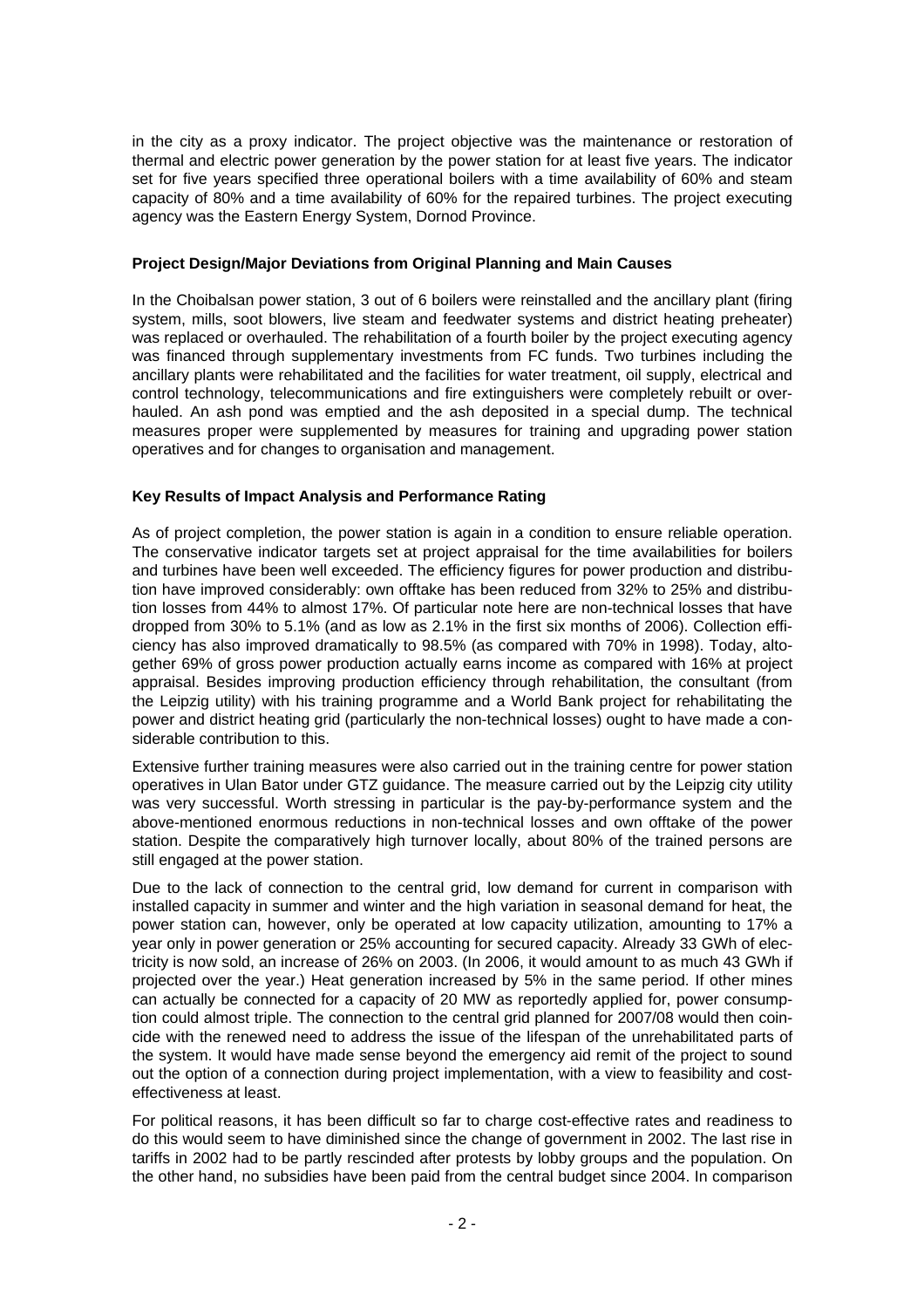with the tariffs of the Choibalsan power station rates are on average 9 Tg/kWh or 0.6 cents/kWh higher than charged for the central grid, but no longer any higher than the other grids in the country. It can recover regular operating costs. The share of electricity for production has risen primarily due to the connection of further users (see below) from 34% (2002) to presently 49% and higher.

One problem, which is not uncommon for a coal power station, is its mutual dependence on the coalmine. After the privatization of the mine, prices were raised by an initial 15% and meanwhile another 28%. This problem has been discussed with the competent ministries in Ulan Bator. On the other hand, the price trend of coal is acceptable in a deregulated market and in times of rising prices for energy, particularly since they are well below the world market average despite modest quality. It should be possible to pass on at least some of the higher energy costs in the tariffs.

After the rehabilitation of the power station (initial impacts already making themselves felt in 2000), economic activities started to revive in Choibalsan, small shops began to open and a meat and a flour factory, that had been downsized to a minimum, stepped up operations again. In a survey, residents spontaneously responded that the power station's almost trouble-free operation today had gone a long way to returning life to normal. A zinc and feldspar mine have set up operations near the city in recent years and a Canadian company is in the process of opening a uranium mine. The BBC now runs the long defunct transmission facilities nearby as a separate station. Tourists and travelling businessmen from nearby China visit the city more frequently.

The power station's deterioration and ultimate stoppage and the danger of an economic collapse of the region was identified correctly as the core problem. It was right to assess the situation as an emergency since many people had already started to migrate, posing a severe threat to the region. At the same time, the previous continuous deterioration due to lack of incentives and the real decline in electricity rates since project appraisal were contributory factors to the situation at sectoral level. In hindsight, it is clear that the latter issues could not have been addressed in a joint project with the technical problems on site. A concerted approach amongst donors would, however, have been helpful.

The technical plan of implementation along emergency aid lines provided an excellent solution to the problems. The power station has recorded operating figures well above the expected targets, losses have been reduced by a considerable margin and the collection rate has already been exemplary for more than three years. Cost efficiency and capacity utilization, which were not accounted for at project appraisal owing to the emergency aid mandate, have not been as satisfactory, although the power station still recovers operating costs thanks to loss reductions and the improved collection rate. In hindsight, the design should have gone beyond emergency aid to complete the connection to the central grid earlier or at least sound out the feasibility of a phased extension.

The project and overall objectives have been attained, although at project appraisal they were defined more cautiously due to the unclear technical conditions at the outset, i.e. the Soviet technology and the need for rehabilitation with unforeseeable compatibility problems. After successful project implementation (and above all the successful training of management and personnel), we may now safely assume that the lifespan will far exceed initial expectations, provided the maintenance is adequate. However, the most important point in objectives achievement that would also have been an obvious indicator is that no outages have occurred in winter and very few in summer. The overall objective of contributing to making the city of Choibalsan more habitable was certainly worded too cautiously since the rehabilitation made a considerable contribution at the least.

As to the environmental impacts of the project, the remaining ash and dust emission can be deemed acceptable considering the small amount of prior environmental pollution and the low power station capacity. Altogether, these were considerably reduced in comparison with ongoing operations without the project thanks to increased plant efficiency. The project afforded no scope for contributing to gender equality. Men and women alike benefit from secure electricity and heat supply. The project did not have any direct bearing on poverty as the urban population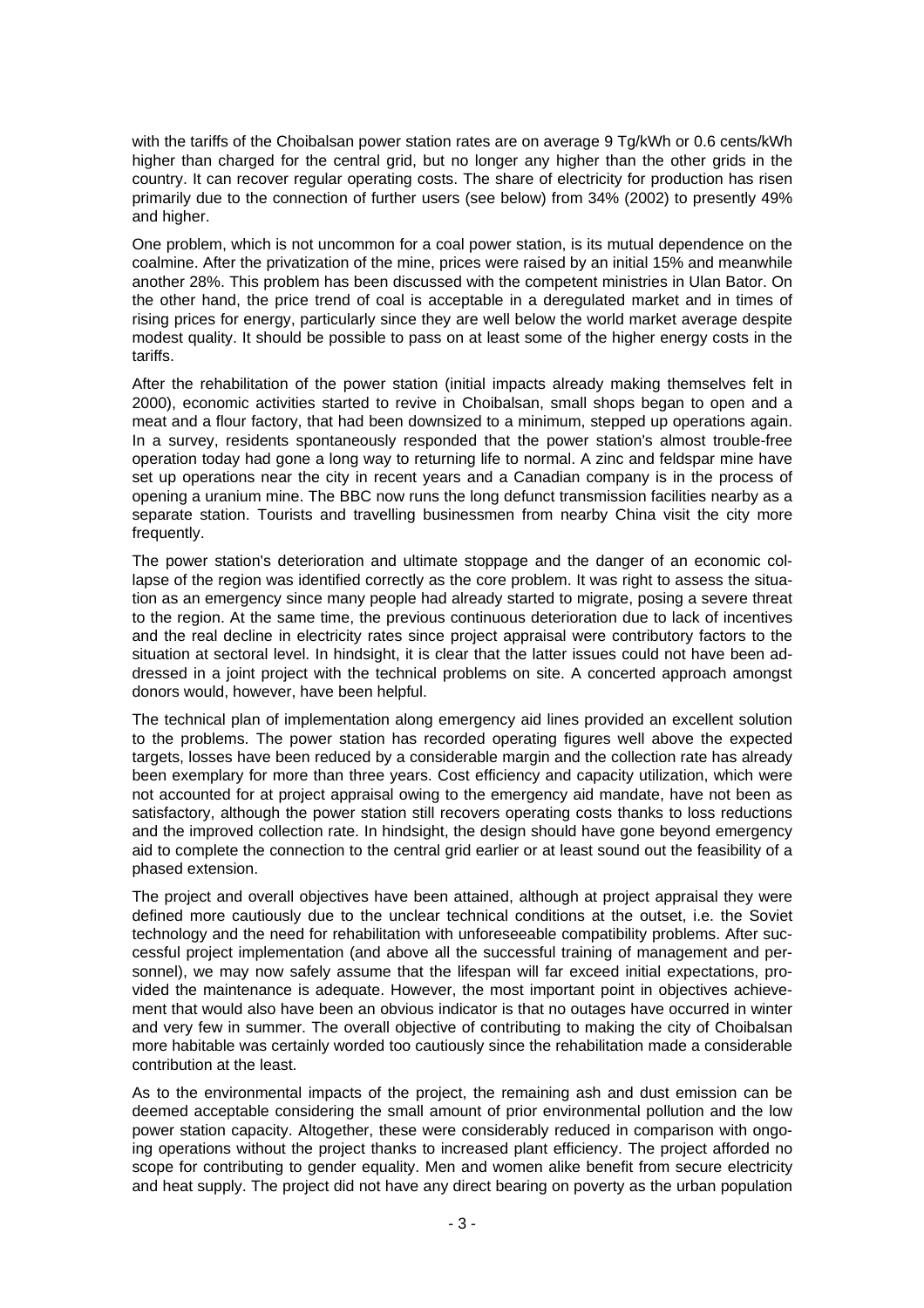in the country belonged to the better situated classes, although they were saved from a lifethreatening situation. It was therefore only geared to achieving a general developmental impact.

#### **Summarizing, we assess the developmental efficacy of the project as follows:**

The risks cited on final inspection were (1) the price trend for coal, (2) turnover of well-trained personnel, (3) the economic development of the region and (4) lack of national funds/foreign currency for spare parts. The situation can now be summarized as follows: The price trend for coal (1) must be accepted in a deregulated market and in times of rising prices for energy; in addition, calculations show that even a relatively marked rise in coal prices exerts relatively little influence on costs per kWh. The personnel situation (2) poses a problem but is not really critical and regional economic development (3) is currently quite satisfactory. So far, there has been a lack of political will to adjust tariffs to full costs and as a consequence the (4) supply of spare parts still poses a risk for lack of liquid funds. What needs answering here is the issue of rising energy costs: If coal prices are deregulated, a privatized power station should be allowed to pass this cost increase on in its tariffs. We conveyed this recommendation to the project executing agency at the final discussion.

The core problem of the deterioration, disruption and ultimate shutdown of the power station and the threat of economic collapse in the region was correctly identified and solved satisfactorily by the measures taken (relevance). It was right to gauge the situation as an emergency due to the need to build on existing capacity, which was designed for 40-50,000 soldiers plus approx. 40,000 inhabitants from the Soviet era and consisted in part of Soviet components that were no longer available. It was difficult to assess their compatibility with other systems. The expectations of the technical solutions were worded cautiously due to uncertainty about their sustainability. Even the more fitting target indicator (major contribution instead of just contribution) has been met satisfactorily (no breakdown in heat supply in the winter months). At the same time, despite previous FC activity in the sector at another location, the project did not grasp the opportunities for enhancing significance through grid connection or sectoral reforms. Despite these reservations, we assess the relevance/significance of the project as sufficient altogether (Subrating 3).

Under the project, the objectives (time availability of the boilers and turbines as well as turbine steam capacity) have been met in full and even surpassed in comparison with the cautiously defined target at project appraisal. In hindsight, however, this has created capacities that far exceed needs so that considering both factors, we attest the project satisfactory effectiveness overall (Subrating 2).

Cost ineffectiveness still detracts from this, though. Regrettably, the excellent outcomes in collection efficiency have been primarily offset by the failure to raise tariffs or the actual real drop in electricity rates. The low capacity utilization rate for both power and heat production (even in winter) as well as the failure to grasp the opportunities for improving the results through grid connection must count as deficits. The resultant waste of resources and cost ineffectiveness detract from allocative efficiency. Thanks to the good outcomes in time availability, reduction of system losses and progress in collection efficiency, production efficiency merits a much better assessment. Altogether, the efficiency of the project is gauged as sufficient (Subrating 3).

Weighing up the above factors, the project overall merits a rating of 3 - sufficient developmental efficacy.

### **General Conclusions**

Where a project is carried out to avert a life-threatening danger as emergency aid at a location with extreme climatic conditions, the necessary framework to assure sustainable efficacy should nevertheless be analysed in the implementation phase as far as possible. In the present case, a warning was made of the imminent collapse of the district heating system and plans to rehabilitate the system with the support of a donor organization mentioned during the implementation phase. After a long delay, the World Bank is currently implementing this project. Between 1998 and 2005, however, there was a serious danger that a collapse of the district heating system at